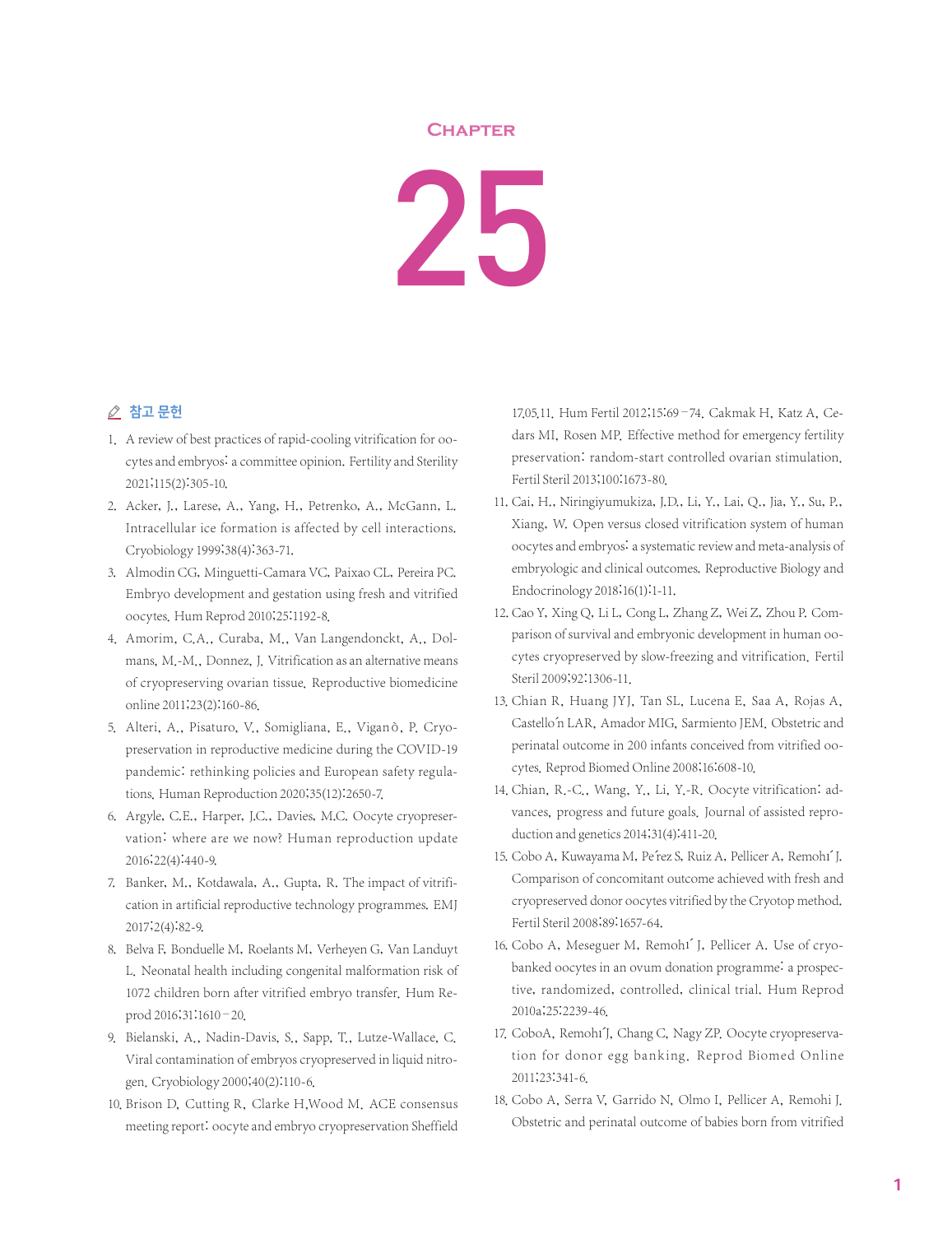oocytes. Fertil Steril 2014;102:1006-15.e4.

- 19. Cobo, A., García-Velasco, J.A., Coello, A., Domingo, J., Pellicer, A., Remohí, J. Oocyte vitrification as an efficient option for elective fertility preservation. Fertility and sterility 2016;105(3):755-64. e758.
- 20. Demián Glujovsky, Romina Pesce, Carlos Sueldo, Andrea Marta Quinteiro Retamar, Roger J Hart, Agustín Ciapponi. Endometrial preparation for women undergoing embryo transfer with frozen embryos or embryos derived from donor oocytes. Cochrane Database Syst Rev 2020;10(10):CD006359
- 21. De Munck, N., Vajta, G. Safety and efficiency of oocyte vitrification. Cryobiology 2017;78:119-27.
- 22. Donnez J, Dolmans MM. Fertility preservation in women. Nat Rev Endocrinol 2013;9:735–49.
- 23. Emily C Holden, Banafsheh N Kashani, Sara S Morelli, Donald Alderson, Sangita K Jindal, Pamela A Ohman-Strickland, Peter G McGovern. Improved outcomes after blastocyst-stage frozen-thawed embryo transfers compared with cleavage stage: a Society for Assisted Reproductive Technologies Clinical Outcomes Reporting System study. Fertil Steril 2018;110(1):89-94
- 24. Fadini R, Brambillasca F, Mignini Renzini M, Merola M, Comi R, De Ponti E, Dal Canto MB. Human oocyte cryopreservation: comparison between slow and ultrarapid methods. Reprod Biomed Online 2009;19:171–80.
- 25. Glujovsky D, Riestra B, Sueldo C, Fiszbajn G, Repping S, Nodar F, Papier S, Ciapponi A. Vitrification versus slow freezing for women undergoing oocyte cryopreservation. Cochrane Database Syst Rev 2014;9:CD010047.
- 26. Go, K.J. Gardner DK, Weissman A, Howles CM, Shoham Z, editors. Textbook of Assisted Reproductive Techniques: Laboratory and Clinical Perspectives: Andover, Hampshire, United Kingdom: Thomas Publishing Services, 2001: 1–768. Price: \$125.00. Fertility and Sterility 2002;78(6):1357-8.
- 27. Ishihara O, Araki R, Kuwahara A, Itakura A, Saito H, Adamson GD. Impact of frozen-thawed single-blastocyst transfer on maternal and neonatal outcome: an analysis of 277,042 singleembryo transfer cycles from 2008 to 2010 in Japan. FertilSteril 2014;101:128–33.
- 28. Iussig, B., Maggiulli, R., Fabozzi, G., Bertelle, S., Vaiarelli, A., Cimadomo, D., Ubaldi, F.M., Rienzi, L. A brief history of oocyte cryopreservation: arguments and facts. Acta obstetricia et gynecologica Scandinavica 2019;98(5):550-8.
- 29. Jennifer L Eaton 1, Tracy Truong, Yi-Ju Li, Alex J Polotsky. Prevalence of a Good Perinatal Outcome With Cryopreserved Compared With Fresh Donor Oocytes. Obstet Gynecol 2020;135(3):709-16
- 30. Kai Mee Wong, Sebastiaan Mastenbroek, Sjoerd Repping.

Cryopreservation of human embryos and its contribution to in vitro fertilization success rates. Fertil Steril 2014;102(1):19-26

- 31. Keros, V., Fuller, B.J. Cryopreservation of Mammalian Oocytes: Slow Cooling and Vitrification as Successful Methods for Cryogenic Storage. In: Cryopreservation and Freeze-Drying Protocols, edited: Springer; 2021, pp. 437-54.
- 32. Kim, H.J., Park, J.K., Eum, J.H., Song, H., Lee, W.S., Lyu, S.W. Embryo Selection Based on Morphological Parameters in a Single Vitrified-Warmed Blastocyst Transfer Cycle. Reproductive Sciences 2021;28(4):1060-8
- 33. Lee, D.-R., Yoon, T.-K. Effect of slush-nitrogen on the cryopreservation of oocytes and embryos using vitrification. Clinical and Experimental Reproductive Medicine 2009;36(1):1-7.
- 34. Lee SJ, Schover LR, Partridge AH, Patrizio P, Wallace WH, Hagerty K, Beck LN, Brennan LV, Oktay K. American society of clinical oncology recommendations on fertility preservation in cancer patients. J Clin Oncol 2006;24:2917-31.
- 35. Liebermann, J., Nawroth, F., Isachenko, V., Isachenko, E., Rahimi, G., Tucker, M.J. Potential importance of vitrification in reproductive medicine. Biology of reproduction 2002;67(6):1671-80.
- 36. Maheshwari A, Pandey S, Amalraj Raja E, Shetty A, Hamilton M, Bhattacharya S. Is frozen embryo transfer better for mothers and babies? Can cumulative meta-analysis provide a definitive answer? Hum Reprod Update 2018;24:35-58.
- 37. Maheshwari A, Raja EA, Bhattacharya S. Obstetric and perinatal outcomes after either fresh or thawed frozen embryo transfer: an analysis of 112,432 singleton pregnancies recorded in the Human Fertilisation and Embryology Authority anonymized dataset. Fertil Steril 2016;106:1703–8.
- 38. Makinen S, S€oderstr€om-Anttila V, Vainio J, Suikkari A-M, Tuuri T. Does long in vitro culture promote large for gestational age babies? Hum Reprod. 2013;28:828-34.
- 39. M Mascarenhas, H Mehlawat, R Kirubakaran, H Bhandari , M Choudhary. Live birth and perinatal outcomes using cryopreserved oocytes: an analysis of the Human Fertilisation and Embryology Authority database from 2000 to 2016 using three clinical models. Hum Reprod 2021;36(5):1416-26.
- 40. Nagy ZP, Chang C, Shapiro DB, Bernal DP, Elsner CW, Mitchell-Leef D, Toledo MD, Kort HI. Clinical evaluation of the efficiency of an oocyte donation program using egg cryobanking. Fertil Steril 2009;92:520-6.
- 41. Noyes N, Porcu E, Borini A. Over 900 cryopreservation babies born with no apparent increase in congenital anomalies. Reprod Biomed Online 2009;18:769-76.
- 42. Oktay K, Cil AP, Bang H. Efficiency of oocyte cryopreservation: a metaanalysis. Fertil Steril 2006;86:70-80.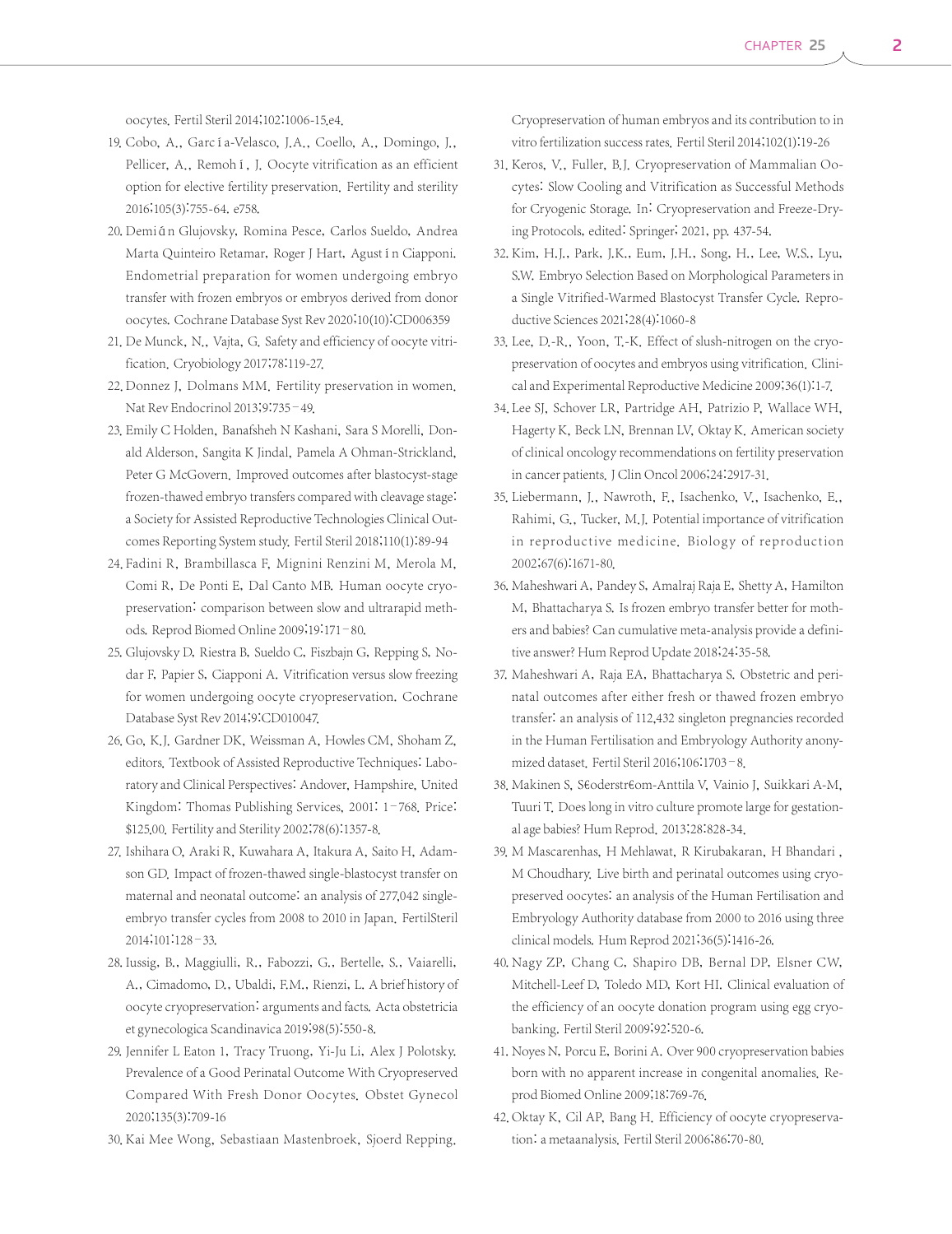- 43. Park, J.-K., Go, Y.-E., Eum, J.-H., Won, H.-J., Lee, W.-S., Yoon, T.-K., Lee, D.-R. Effect on survival and developmental competence of vitrified mouse embryos using various cryoprotectants and cooling speeds. Clinical and Experimental Reproductive Medicine 2010;37(4):307-19.
- 44. Parmegiani L, Cognigni GE, Bernardi S,CuomoS, CiampagliaW, Infante FE, Tabarelli de Fatis C, Arone A, Maccarini AM, Filicori M. Efficiency of aseptic open vitrification and hermetical cryostorage of human oocytes. Reprod Biomed Online 2011;23:505-12.
- 45. Pelkonen S, Gissler M, Koivurova S, Lehtinen S, Martikainen H, Hartikainen AL, et al. Physical health of singleton children born after frozen embryo transfer using slow freezing: a 3-year followup study. Hum Reprod 2015;30:2411-8.
- 46. Pennings G. What are the ownership rights for gametes and embryos? Hum Reprod 2000;15:979-86.
- 47. Pinborg A, Henningsen AA, Loft A, Malchau SS, Forman J, Andersen AN. Large baby syndrome in singletons born after frozen embryo transfer (FET): is it due to maternal factors or the cryotechnique?. Hum Reprod 2014;29:618-27.
- 48. Porcu E, Fabbri R, Ciotti PM, Marsella T, Balicchia B, Damiano G, Caracciolo D, Giunchi D, De Cesare R, Flamigni C. Cycles of human oocyte cryopreservation and intracytoplasmic sperm injection: results of 112 cycles. Fertil Steril 1999;72:S2.
- 49. Porcu, E., Tranquillo, M.L., Notarangelo, L., Ciotti, P.M., Calza, N., Zuffa, S., Mori, L., Nardi, E., Dirodi, M., Cipriani, L. High-security closed devices are efficient and safe to protect human oocytes from potential risk of viral contamination during vitrification and storage especially in the COV-ID-19 pandemic. Journal of Assisted Reproduction and Genetics 2021;38(3):681-8.
- 50. Rienzi L, RomanoS, Albricci L, Maggiulli R, Capalbo A, Baroni E, Colamaria S, Sapienza F, Ubaldi F. Embryo development of fresh 'versus' vitrified metaphase II oocytes after ICSI: a prospective randomized sibling-oocyte study. Hum Reprod 2010;25:66-73.
- 51. Rienzi, L., Cobo, A., Paffoni, A., Scarduelli, C., Capalbo, A., Vajta, G., Remohi, J., Ragni, G., Ubaldi, F.M. Consistent and predictable delivery rates after oocyte vitrification: an observational longitudinal cohort multicentric study. Human reproduction 2012;27(6):1606-12.
- 52. Rienzi, L., Gracia, C., Maggiulli, R., LaBarbera, A.R., Kaser, D.J., Ubaldi, F.M., Vanderpoel, S., Racowsky, C. Oocyte, embryo and blastocyst cryopreservation in ART: systematic review and meta-analysis comparing slow-freezing versus vitrification to produce evidence for the development of global

guidance. Human reproduction update 2017;23(2):139-55.

- 53. Rudick B, Opper N, Paulson R, Bendikson K, Chung K. The status of oocyte cryopreservation in the United States. Fetil Steril 2010;94:2642-6
- 54. Saragusty, J., Arav, A. Current progress in oocyte and embryo cryopreservation by slow freezing and vitrification. Reproduction 2011;141(1):1.
- 55. Sazonova A, Kallen K, Thurin-Kjellberg A, Wennerholm UB, Bergh C. Obstetric outcome in singletons after in vitro fertilization with cryopreserved/thawed embryos. Hum Reprod 2012;27:1343-50.
- 56. Sciorio, R., Esteves, S.C. Clinical utility of freeze-all approach in ART treatment: A mini-review. Cryobiology 2020;92:9-14.
- 57. Shi Y, Sun Y, Hao C, Zhang H, Wei D, Zhang Y, et al. Transfer of fresh versus frozen embryos in ovulatory women. N Engl J Med 2018;378:126-36.
- 58. Shih W, Rushford DD, Bourne H, Garrett C, McBain JC, Healy DL, et al. Factors affecting low birthweight after assisted reproduction technology: difference between transfer of fresh and cryopreserved embryos suggests an adverse effect of oocyte collection. Hum Reprod 2008;23:1644-53.
- 59. Smith GD, SerafiniPC, Fioravanti J, Yadid I,CoslovskyM,Hassun P, Alegretti JR,Motta EL. Prospective randomized comparison of human oocyte cryopreservation with slow-rate freezing or vitrification. Fertil Steril 2010;94:2088-95.
- 60. S Seshadri, W Saab, H Exeter, E Drew, A Petrie, M Davies, P Serhal.. Clinical outcomes of a vitrified donor oocyte programme: A single UK centre experience. Eur J Obstet Gynecol Reprod Biol 2018;225:136-40.
- 61. Tjitske Zaat, Miriam Zagers, Femke Mol, Mariëtte Goddijn, Madelon van Wely, Sebastiaan Mastenbroek. Fresh versus frozen embryo transfers in assisted reproduction. Cochrane Database Syst Rev 2021;2(2):CD011184.
- 62. Ubaldi F, Anniballo R, Romano S, Baroni E, Albricci L, Colamaria S, Capalbo A, Sapienza F, Vajta G, Rienzi L. Cumulative ongoing pregnancy rate achieved with oocyte vitrification and cleavage stage transfer without embryo selection in a standard infertility program. Hum Reprod 2010;25:1199-205.
- 63. Wikland M, Hardarson T, Hillensjo T, Westin C, Westlander G, Wood M, et al. Obstetric outcomes after transfer of vitrified blastocysts. Hum Reprod 2010;25:1699–707.
- 64. Wong, K.M., Mastenbroek, S., Repping, S. Cryopreservation of human embryos and its contribution to in vitro fertilization success rates. Fertility and sterility 2014;102(1):19-26.
- 65. Youm, H.S., Choi, J.-R., Oh, D., Rho, Y.H. Closed versus open vitrification for human blastocyst cryopreservation: A